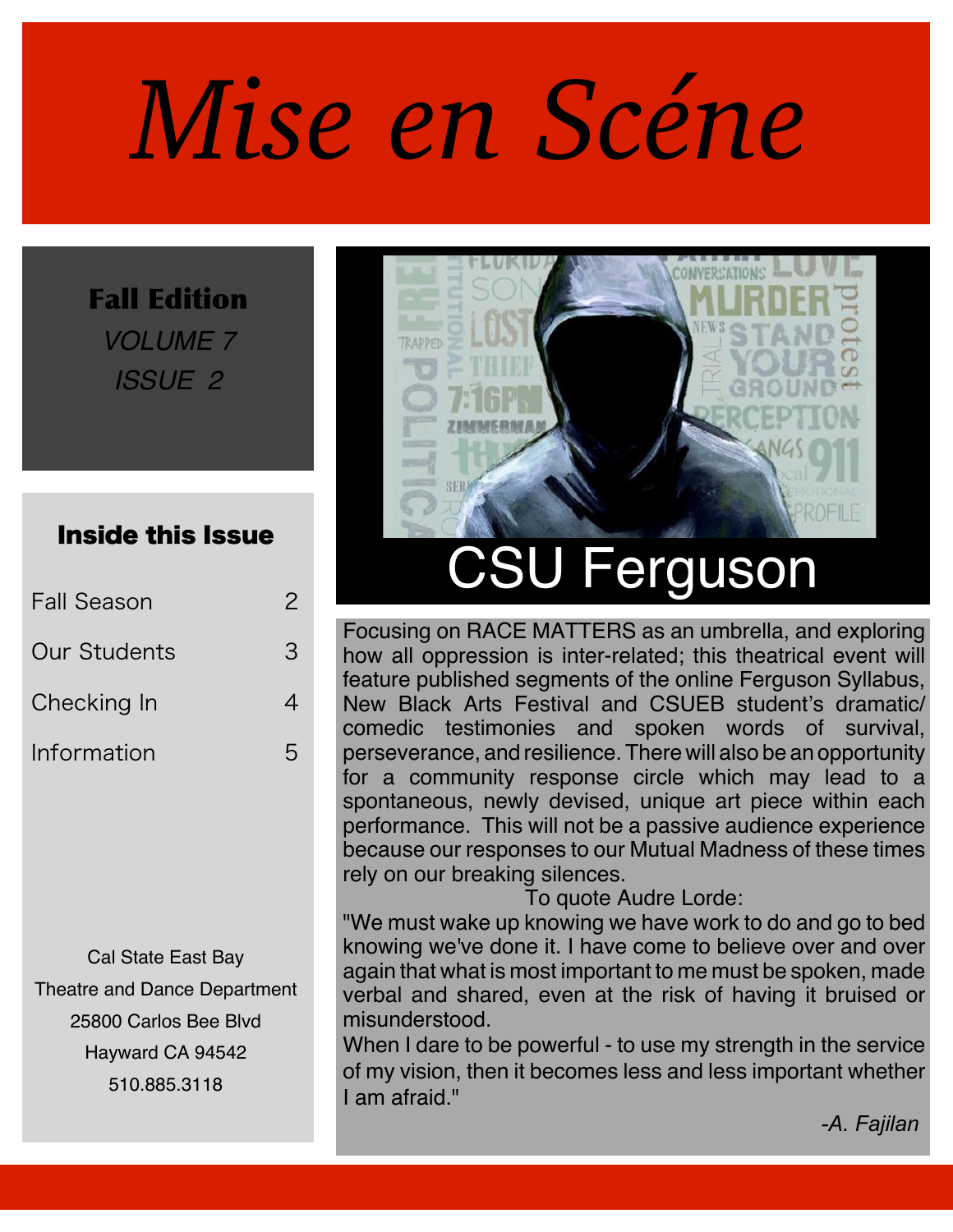# Fall Productions

#### **Cymbeline**

Written by William Shakespeare Directed by Marc Jacobs

November 11-12 & 18-19 @ 7:30 PM November 20 @ 2 PM

University Theatre

### **ICE/ICE-X**

Produced & Choreographed by Nina Haft & Eric Kupers

ICE: December 2 @ 7:30 Pm & December 3 @ 2 PM ICE-X: December 3 @ 7:30 PM

PE 140

#### **CSU Ferguson**

Directed by A. Fajilan

December 9-10 @ 7:30 PM December 13 @ 2 PM

Studio Theatre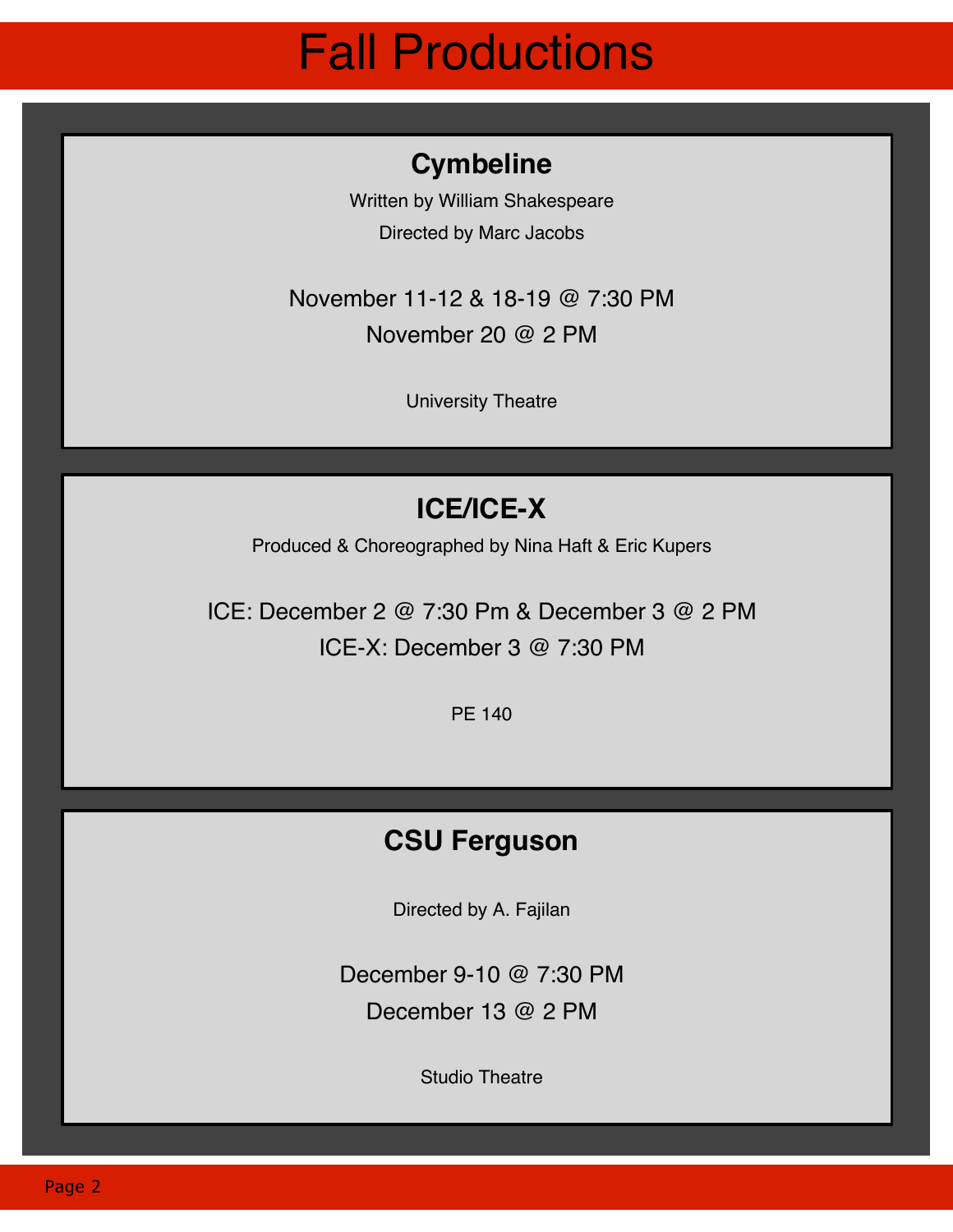# Our Students



**Emily Lotocki** is a junior majoring in Theatre and International Studies. She is an exchange student from SUNY Potsdam in New York and is excited to be studying at CSUEB for the year. She has performed, directed, stage managed, and worked backstage crew in many shows.She is looking forward to working on her very first show here at East Bay, "Cymbeline." Emily is also excited to see what CSUEB has to offer to better her education during her stay here.

## Checking In

#### **Eric Moore- "01"**

After I graduated, I spent several years bouncing around the Bay Area working with several different theater companies. Then in 2004, I decided to take a year off to travel to Japan. One year quickly turned into six. In 2010, I moved to Brazil, where I still live.

I had practically given up all hope of ever being able to act again. As far as I could tell, there were zero opportunities in Brazil for an actor that can't speak Portuguese fluently. Then a few years ago, I was asked to do a voice over for an advertising agency. This agency had a commercial that they needed to remake in English so that they could submit it to an International Award show. The pay was fantastic! When I realized that this could be an option for me, Istarted to contact as many advertising agencies and production houses as I could.

It has taken some time, but now I work exclusively with my voice. I still do commercial Voice Overs for agencies, but now my primary source of income is from Corporate Industrial and English Learning voice overs. I also record and direct a lot of English as a Second Language (ESL) learning material for Brazilian companies and schools.

Earlier this year, I built my own studio. Now, in addition to recording here in Brazil, I am working on developing relationships with my new American clients. But even more exciting, in the last six months, I have been working with Audiobook Narration,



which is like a dream come true. I get to play all of the characters in a book and someone is paying me to read. The learning curve has been pretty steep, but I get a little bit better with each book. So far, I have recorded 15 books, mostly under a pseudonym.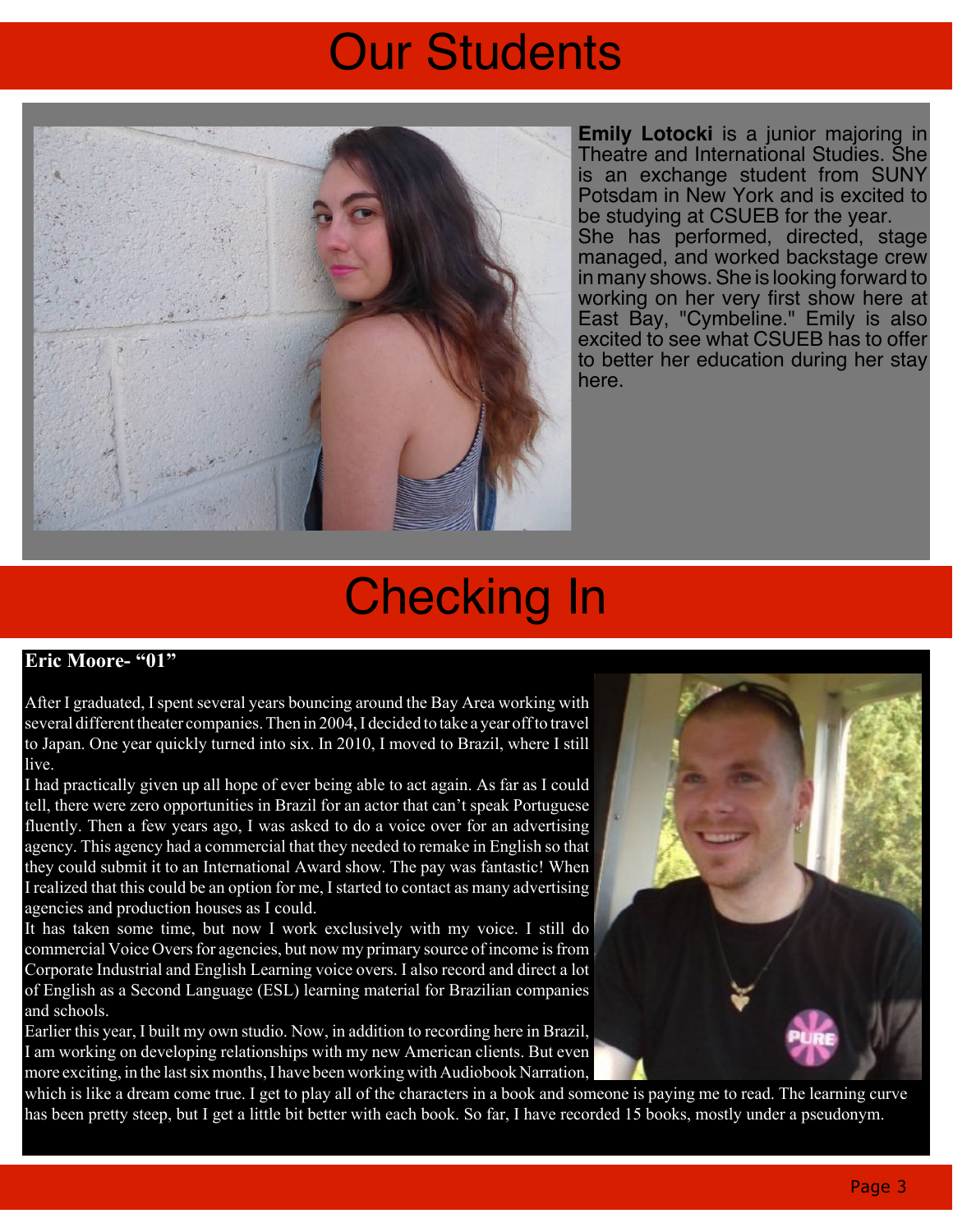# Checking In

#### **Christa Burneff (Boggs) '04**

Christa Burneff (Boggs) recently accepted the position of Artistic Director at The Hillman Center for Performing Arts in Pittsburgh, PA. Upon completing her BA at CSUEB, she was fortunate to earn her living as an actor in CA and abroad. Some of her favorite roles include Elizabeth Proctor (The Crucible), Sally Bowles (Cabaret) and Mrs. Who (A Wrinkle in Time). Even though performing is her first love, she had an epiphany while on tour with The Little Mermaid. She realized that without the folks managing the theatre spaces there would be nowhere for actors to showcase their talents. It was that moment she realized her future may actually lie in theatre management. Christa attended UNC School of the Arts and graduated with her MFA in Performing Arts Management in 2011. After that, she was fortunate to find The Hillman Center for Performing Arts and began as an intern. It didn't take long for her to secure a more permanent position in the



box office, move to management, then Managing Director and now Artistic Director. She is very proud to be using her theatrical education on a daily basis. Parts of her duties involve programming the professional performing arts series that comes through each year. The 2016-17 Season is her first season in which she is programming solo and she is definitely having a blast! Please check out the website at www.thehillman.org. With all that she has accomplished thus far, her absolute favorite role to date is of wife and mom to her wonderful husband Joe and their daughter Amelia.



**Hello to the Department of Theatre and Dance!** I am Edmer Lazaro and I am an Alumnus of the department. My concentration was in dance. graduated in 2002 with my BA in Theatre and Dance and a BS in Kinesiology. Both areas of study complement each other well and have led me toward career paths that allow me to do what I love. After graduation, I danced for Dandelion Dancetheater, Vanguard Dance Company and Company Chaddick. I am currently dancing with Nina Haft and Company. I met Nina during my senior year in the Theatre and Dance department. It was not until 2008 that she asked me to dance in her company. From 2003-2006, I decided to go to graduate school for physical therapy. I earned my Doctorate of Physical Therapy degree from Samuel Merritt University. I have been practicing for 10 years in the areas of Neurologic and Orthopedic Physical Therapy. I most recently graduated (Summer 2016) from CSU East Bay with a Master of Science in Health Care Administration. One of the reasons why I decided to attend physical therapy school was the growing interest in Movement Rehabilitation I developed while dancing at CSU Hayward and my involvement in Colorguard. A big part of my life in my late teens and early twenties was performing in colorguard- this is where I was first introduced to dance (at age 16). Most people think of colorguard as more militaristic, but

the kind of colorguard I did involved dance and with it came a lot of dance training. There were many injuries and I wanted to learn how to help others as well as myself to recover from them. I get to work with many dancers of all age groups as a dancer, dance teacher and as a physical therapist. I am able to combine the knowledge and skills I learned from my Dance, Kinesiology and Physical Therapy studies to help young dancers to understand and strengthen their bodies. I also use the same skills when treating other people to help regain their function in every day life. Overall, both careers have been rewarding and I am humbled and grateful for the experiences.